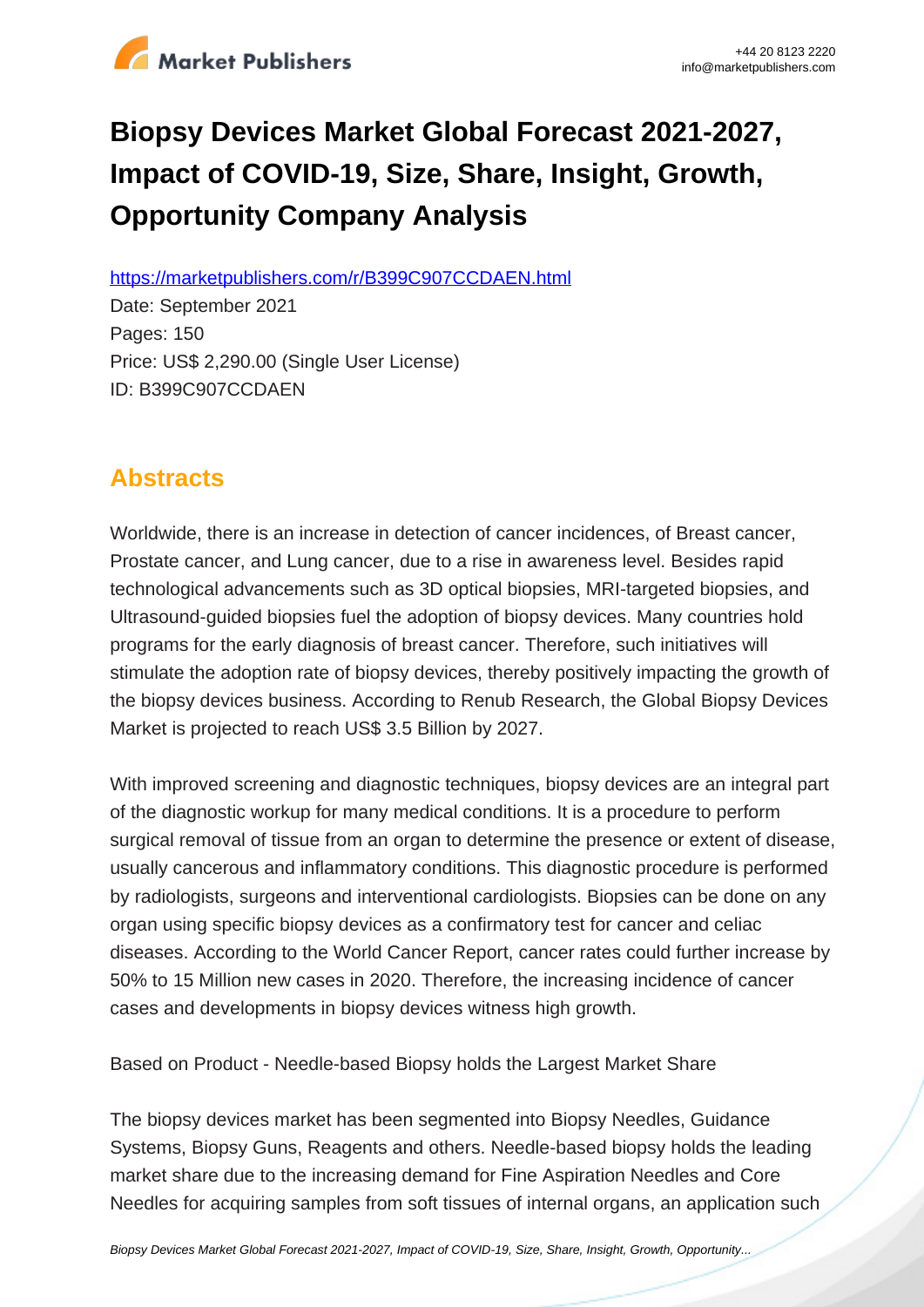

as breasts, Prostate, and lungs. As per Statista, breast cancer will make up to 27.7 percent of all the new cancer cases in women in Asia in 2020.

In addition, Guidance Systems, Biopsy Guns, Reagents and other devices are used in extensive applications across numerous healthcare institutions, such as Diagnostic Center, Hospitals and others. Advanced healthcare infrastructure and the expanding prevalence of infections have positively impacted biopsy devices growth over the projected timeframe. This is attributed to the growth in the healthcare sector in emerging economies, the rise in out-of-pocket healthcare expenditure, and the increase in the number of hospitals. As per this research report, Worldwide Biopsy Devices Market is likely to grow at a CAGR of 6.86% by 2021 - 2027.

Regional Analysis – North America is the leading revenue contributor in the Biopsy Devices Industry

Further, North America is the leading revenue contributor in the biopsy devices market. It is due to the large availability of trained medical professionals, well-developed infrastructure facilities, and the presence of a majority of key players. Moreover, Asia Pacific is a promising destination for biopsy device manufacturers. Rapidly improving healthcare infrastructure in emerging Asia Pacific countries, coupled with high unmet patient needs and increasing incidence of breast cancer, is anticipated to stimulate the demand for biopsy devices. Our research suggests that the Global Biopsy Devices Market was US\$ 2.2 Billion in 2020.

## Company Analysis

Companies are undertaking strategies, such as product launches within technological innovations and partnerships, to gain profits in the industry. For example: In 2021, Oprah Winfrey Network OWN YOUR HEALTH announced an exclusive partnership with Hologic's Project. This partnership will bring awareness to the inequality of healthcare U.S. Black women get in the areas of breast, cervical, and uterine fibroids. It will give access to education and preventative tools using Hologic's comprehensive research and resources. Besides, it will also share original content from celebrated OWN creative visionaries highlighting the authentic stories and voices of Black women.

Renub Research latest report "Biopsy Devices Market by Product (Biopsy Needles - Fine Aspiration Needles, Core Needles, Guidance Systems- Ultrasound-guided, Stereotactic-guided, Clinically-guided, Biopsy Guns, Reagents and kits, Others (Brushes, Curettes and Punches etc), Application (Breast Biopsy, Lung Biopsy, Prostate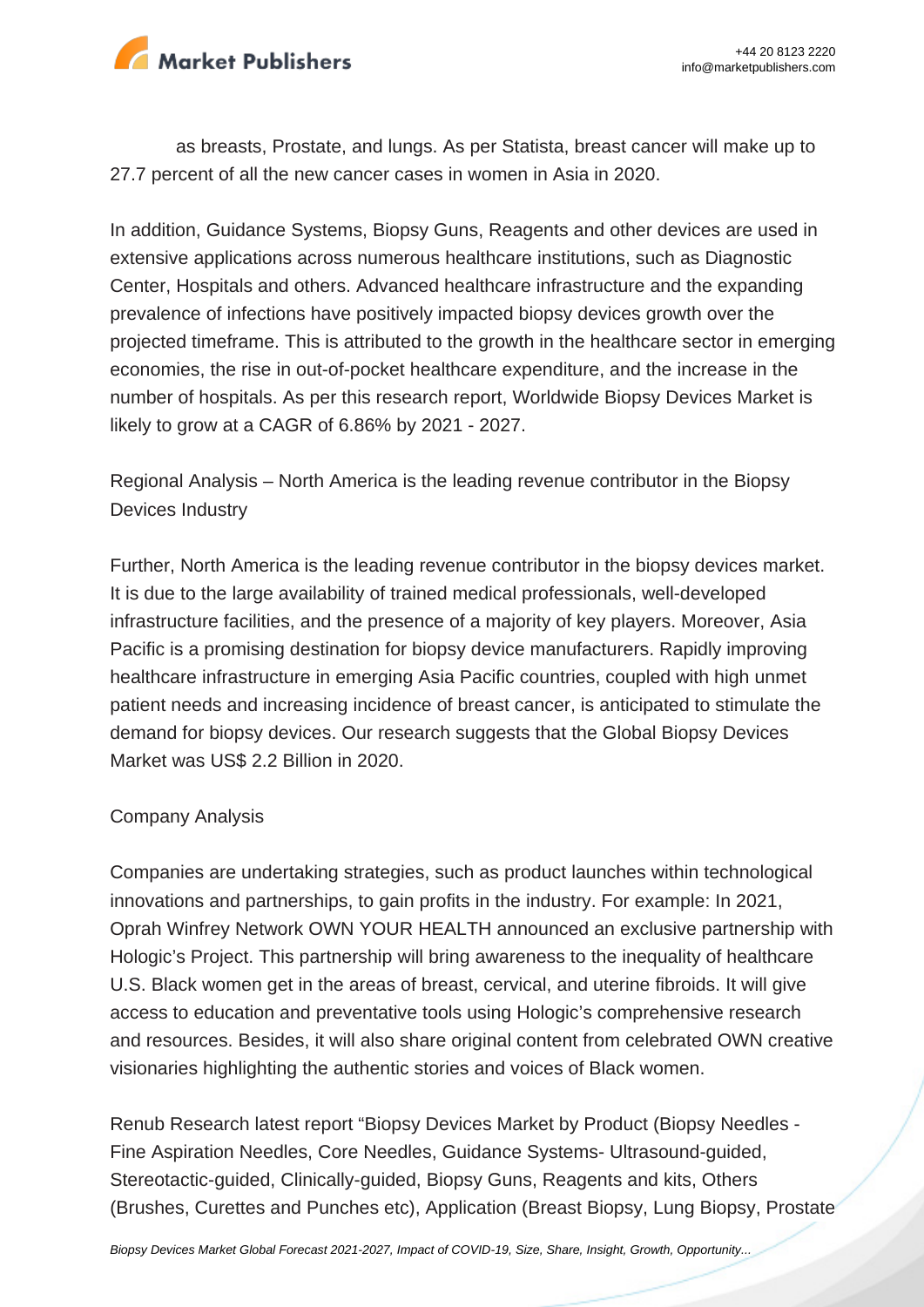

Biopsy, Others), Region ( North America, Europe, Asia Pacific, Rest of World), End – User (Diagnostic Center, Hospitals and others), Companies (Becton Dickinson and Company, Cardinal Health. Braun Melsungen AG, Inc, Olympus Corporation, Boston Scientific Corporation, Medtronic plc, Hologic, Inc.)"

Product - Biopsy Devices Market has been covered from 5 Viewpoints:

- 1. Biopsy Needles
- o Fine Aspiration Needles o Core Needles
- 2. Guidance Systems
- o Ultrasound-guided
- o Stereotactic-guided
- o Clinically-guided
- 3. Biopsy Guns
- 4. Reagents and kits
- 5. Others (Brushes, Curettes and Punches etc)

Application - Biopsy Devices Market has been covered from 4 Viewpoints:

- 1. Breast Biopsy
- 2. Lung Biopsy
- 3. Prostate Biopsy
- 4. Others

Region - Biopsy Devices Market has been covered from 4 Viewpoints:

- 1. North America
- 2. Europe
- 3. Asia-Pacific
- 4. Rest of World

End - User - Biopsy Devices Market has been covered from 3 Viewpoints:

1. Diagnostic Center

[Biopsy Devices Market Global Forecast 2021-2027, Impact of COVID-19, Size, Share, Insight, Growth, Opportunity...](https://marketpublishers.com/report/medical_devices/other_medical_devices/biopsy-devices-market-global-forecast-2021-2027-impact-of-covid-19-size-share-insight-growth-opportunity-company-analysis.html)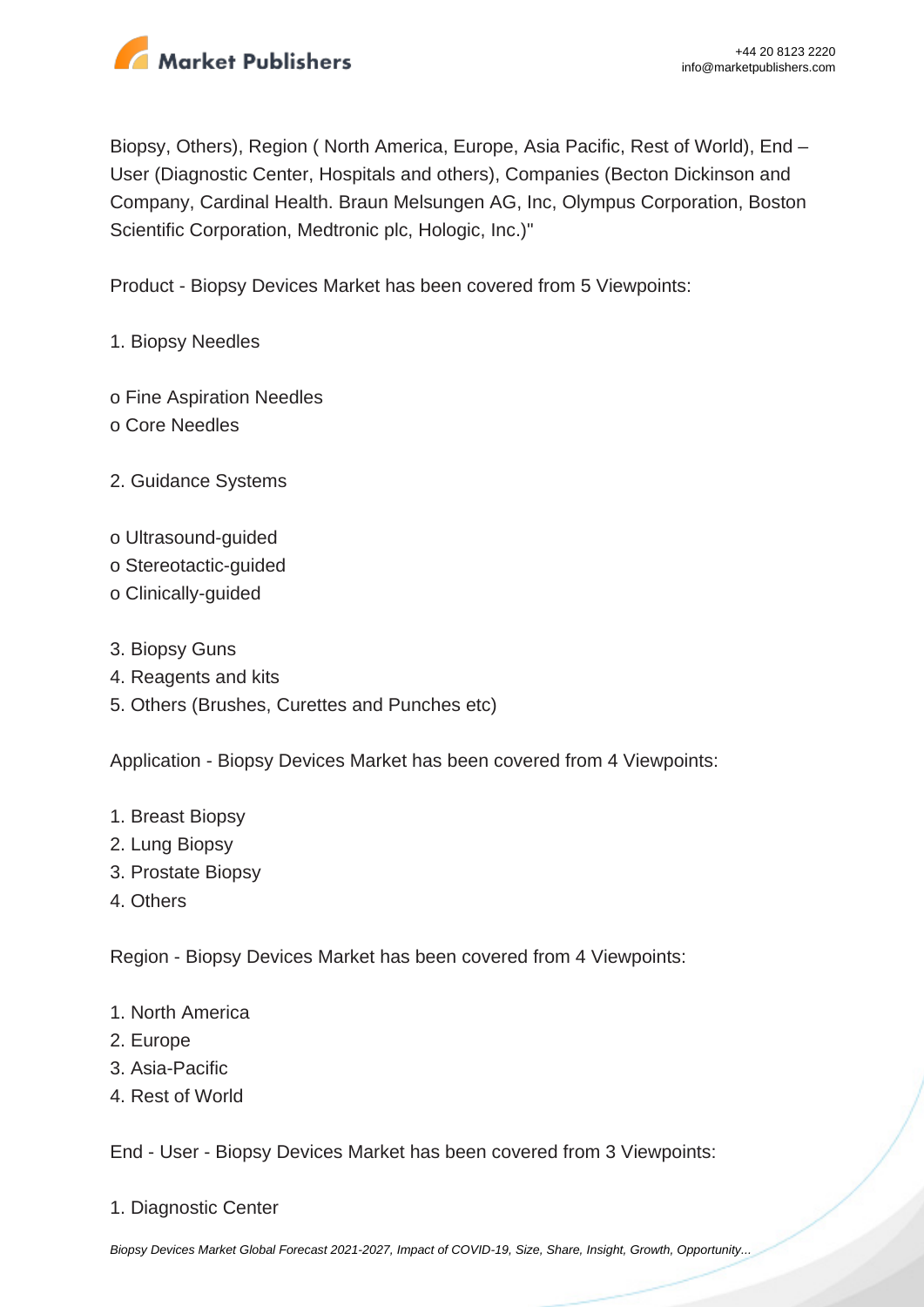

- 2. Hospitals
- 3. Others

Company Insights:

**Overview**  Company Initiatives Sales Analysis

Companies Covered:

- 1. Becton Dickinson and Company
- 2. Cardinal Health Inc.
- 3. Braun Melsungen AG, Inc
- 4. Olympus Corporation
- 5. Boston Scientific Corporation
- 6. Medtronic plc
- 7. Hologic, Inc.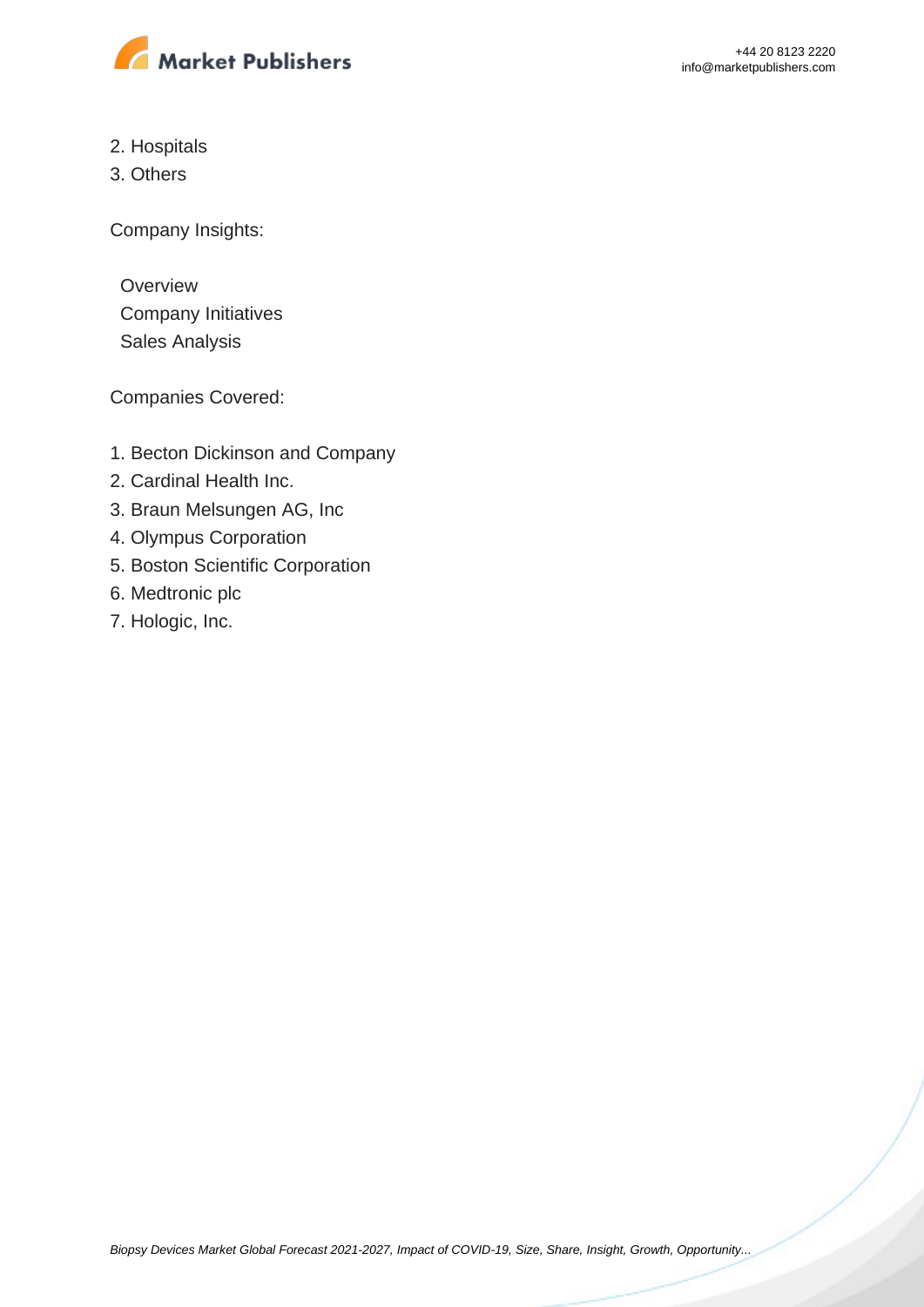

# **Contents**

- **1. INTRODUCTION**
- **2. RESEARCH & METHODOLOGY**
- **3. EXECUTIVE SUMMARY**

## **4. MARKET DYNAMICS**

- 4.1 Growth Drivers
- 4.2 Challenges

## **5. GLOBAL BIOPSY DEVICES MARKET**

#### **6. MARKET SHARE – GLOBAL BIOPSY DEVICES**

- 6.1 By Product
- 6.2 By Application
- 6.3 By Region
- 6.4 By End-User

## **7. PRODUCT - BIOPSY DEVICES MARKET**

- 7.1 Biopsy Needles
	- 7.1.1 Fine Aspiration Needles
	- 7.1.2 Core Needles
- 7.2 Guidance Systems
	- 7.2.1 Ultrasound-guided
	- 7.2.2 Stereotactic-guided
	- 7.2.3 Clinically-guided
- 7.3 Biopsy Guns
- 7.4 Reagents and kits
- 7.5 Others (Brushes, Curettes and Punches etc)

## **8. APPLICATION - BIOPSY DEVICES MARKET**

- 8.1 Breast Biopsy
- 8.2 Lung Biopsy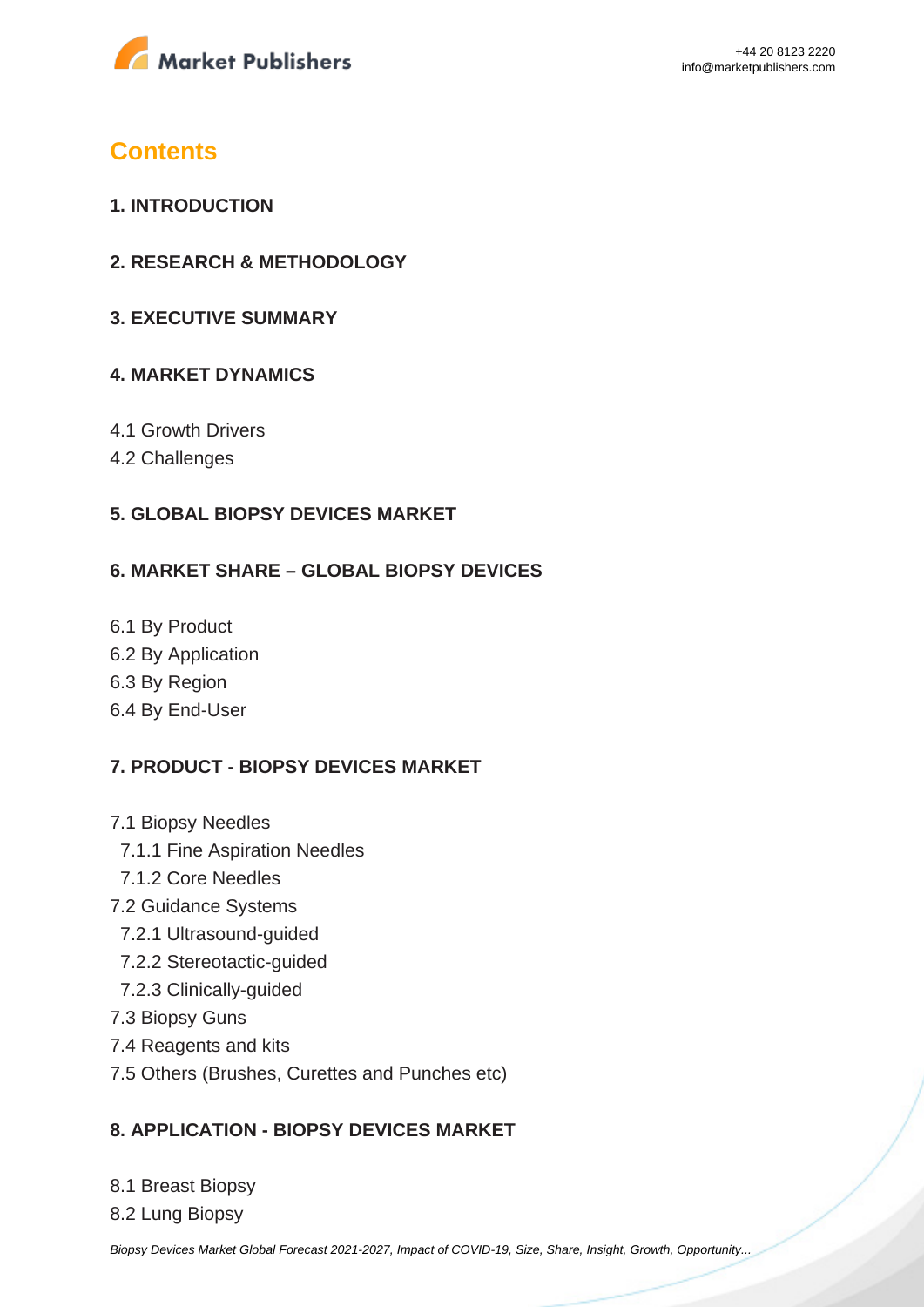

8.3 Prostate Biopsy

8.4 Others

# **9. REGION - BIOPSY DEVICES MARKET**

- 9.1 North America 9.2 Europe 9.3 Asia-Pacific
- 9.4 Rest of World

# **10. END USER - BIOPSY DEVICES MARKET**

10.1 Diagnostic Center 10.2 Hospitals 10.3 Others

# **11. COMPANY ANALYSIS**

- 11.1 Becton, Dickinson and Company
	- 11.1.1 Overview
	- 11.1.2 Recent Development
- 11.1.3 Financial Insight
- 11.2 B. Braun Melsungen AG
	- 11.2.1 Overview
	- 11.2.2 Key Development
- 11.2.3 Financial Insight
- 11.3 Cardinal Health, Inc.
	- 11.3.1 Overview
	- 11.3.2 Key Development
	- 11.3.3 Financial Insight
- 11.4 Olympus Corporation
	- 11.4.1 Overview
	- 11.4.2 Key Development
- 11.4.3 Financial Insight
- 11.5 Boston Scientific Corporation
	- 11.5.1 Overview
	- 11.5.2 Key Development
	- 11.5.3 Financial Insight
- 11.6 Medtronic plc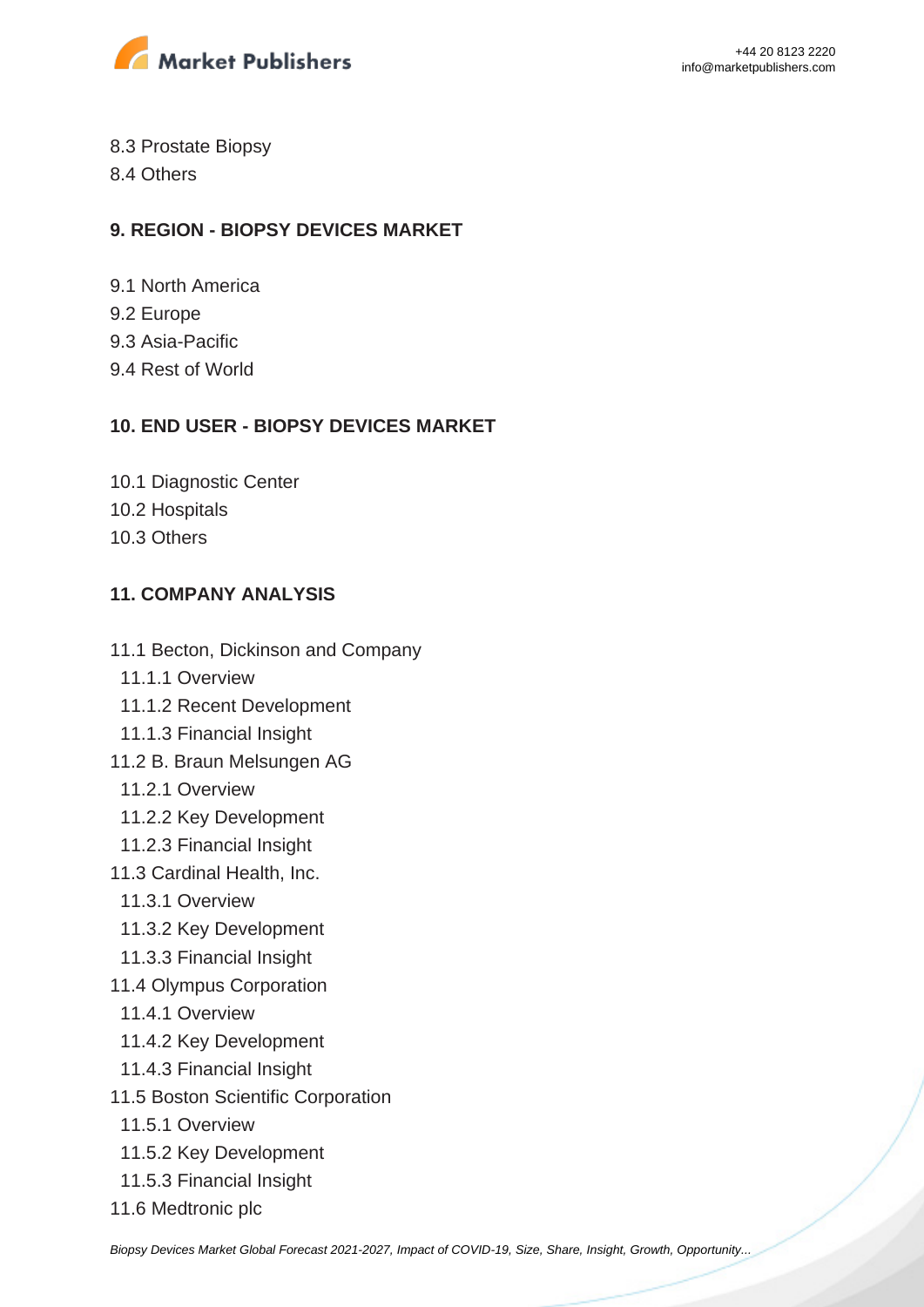

- 11.6.1 Overview
- 11.6.2 Key Development
- 11.6.3 Financial Insight
- 11.7 Hologic, Inc.
	- 11.7.1 Overview
	- 11.7.2 Key Development
	- 11.7.3 Financial Insight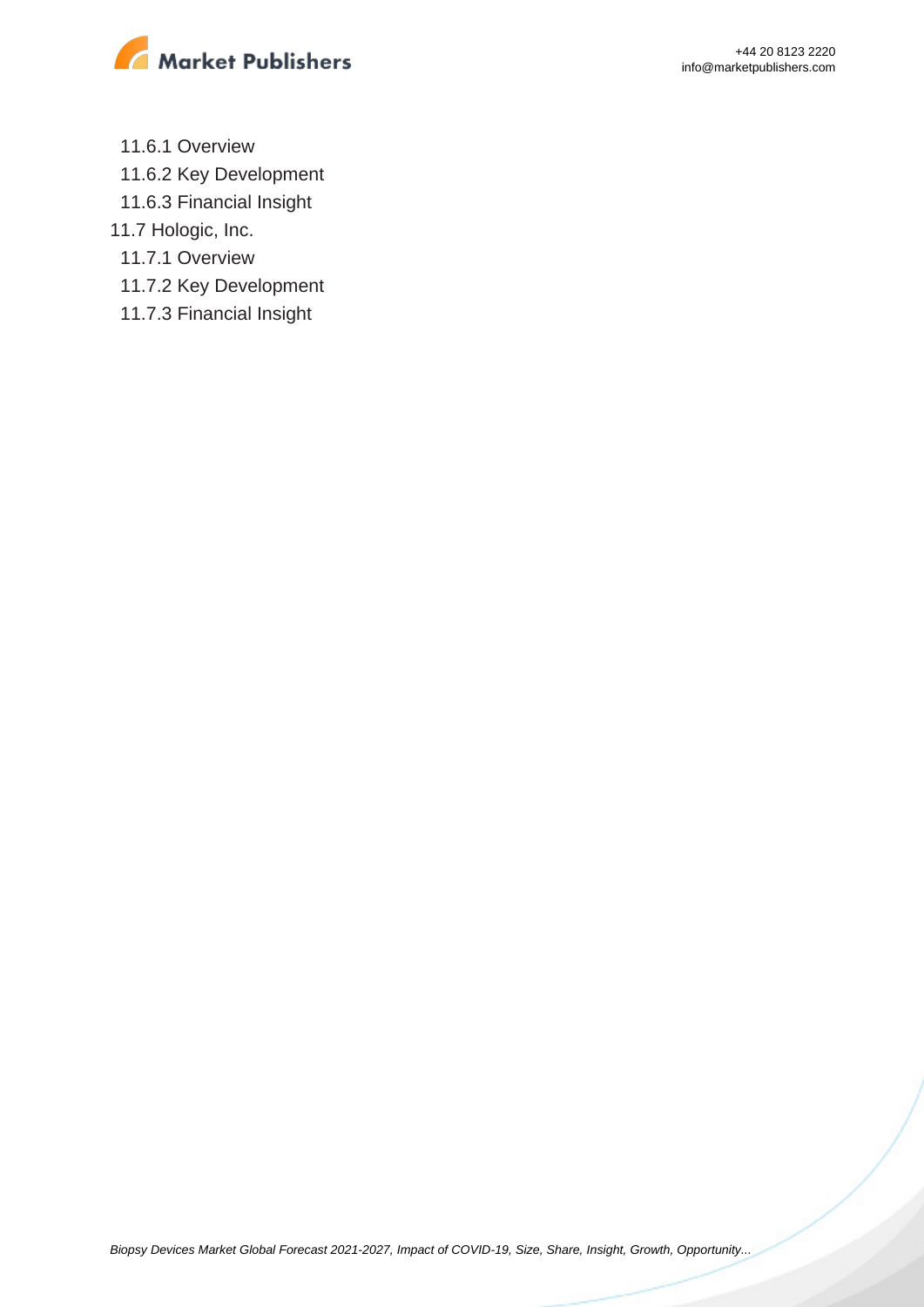

# **List Of Figures**

#### **LIST OF FIGURES:**

Figure-01: Global Biopsy Devices Market (Million US\$), 2016 – 2020 Figure-02: Forecast for – Global Biopsy Devices Market (Million US\$), 2021 – 2027 Figure-03: Product – Biopsy Needles Market (Million US\$), 2016 – 2020 Figure-04: Product – Forecast for Biopsy Needles Market (Million US\$), 2021 – 2027 Figure-05: Product – Fine Aspiration Needles Market (Million US\$), 2016 – 2020 Figure-06: Product – Forecast for Fine Aspiration Needles Market (Million US\$), 2021 – 2030 Figure-07: Product – Core Needles Market (Million US\$), 2016 – 2020 Figure-08: Product – Forecast for Core Needles Market (Million US\$), 2021 – 2030 Figure-09: Product – Guidance Systems Market (Million US\$), 2016 – 2020 Figure-10: Product – Forecast for Guidance Systems Market (Million US\$), 2021 – 2027 Figure-11: Product – Ultrasound-guided Market (Million US\$), 2016 – 2020 Figure-12: Product – Forecast for Ultrasound-guided Market (Million US\$), 2021 – 2030 Figure-13: Product – Stereotactic-guided Market (Million US\$), 2016 – 2020 Figure-14: Product – Forecast for Stereotactic-guided Market (Million US\$), 2021 – 2030 Figure-15: Product – Clinically-guided Market (Million US\$), 2016 – 2020 Figure-16: Product – Forecast for Clinically-guided Market (Million US\$), 2021 – 2030 Figure-17: Product – Biopsy Guns Market (Million US\$), 2016 – 2020 Figure-18: Product – Forecast for Biopsy Guns Market (Million US\$), 2021 – 2027 Figure-19: Product – Reagents and kits Market (Million US\$), 2016 – 2020 Figure-20: Product – Forecast for Reagents and kits Market (Million US\$), 2021 – 2027 Figure-21: Product – Others (Brushes, Curettes and Punches etc) Market (Million US\$), 2016 – 2020 Figure-22: Product – Forecast for Others (Brushes, Curettes and Punches etc) Market (Million US\$), 2021 – 2027 Figure-23: Application – Breast Biopsy Market (Million US\$), 2016 – 2020 Figure-24: Application – Forecast for Breast Biopsy Market (Million US\$), 2021 – 2027 Figure-25: Application – Lung Biopsy Market (Million US\$), 2016 – 2020 Figure-26: Application – Forecast for Lung Biopsy Market (Million US\$), 2021 – 2027 Figure-27: Application – Prostate Biopsy Market (Million US\$), 2016 – 2020 Figure-28: Application – Forecast for Prostate Biopsy Market (Million US\$), 2021 – 2027 Figure-29: Application – Others Market (Million US\$), 2016 – 2020 Figure-30: Application – Forecast for Others Market (Million US\$), 2021 – 2027 Figure-31: North America – Biopsy Devices Market (Million US\$), 2016 – 2020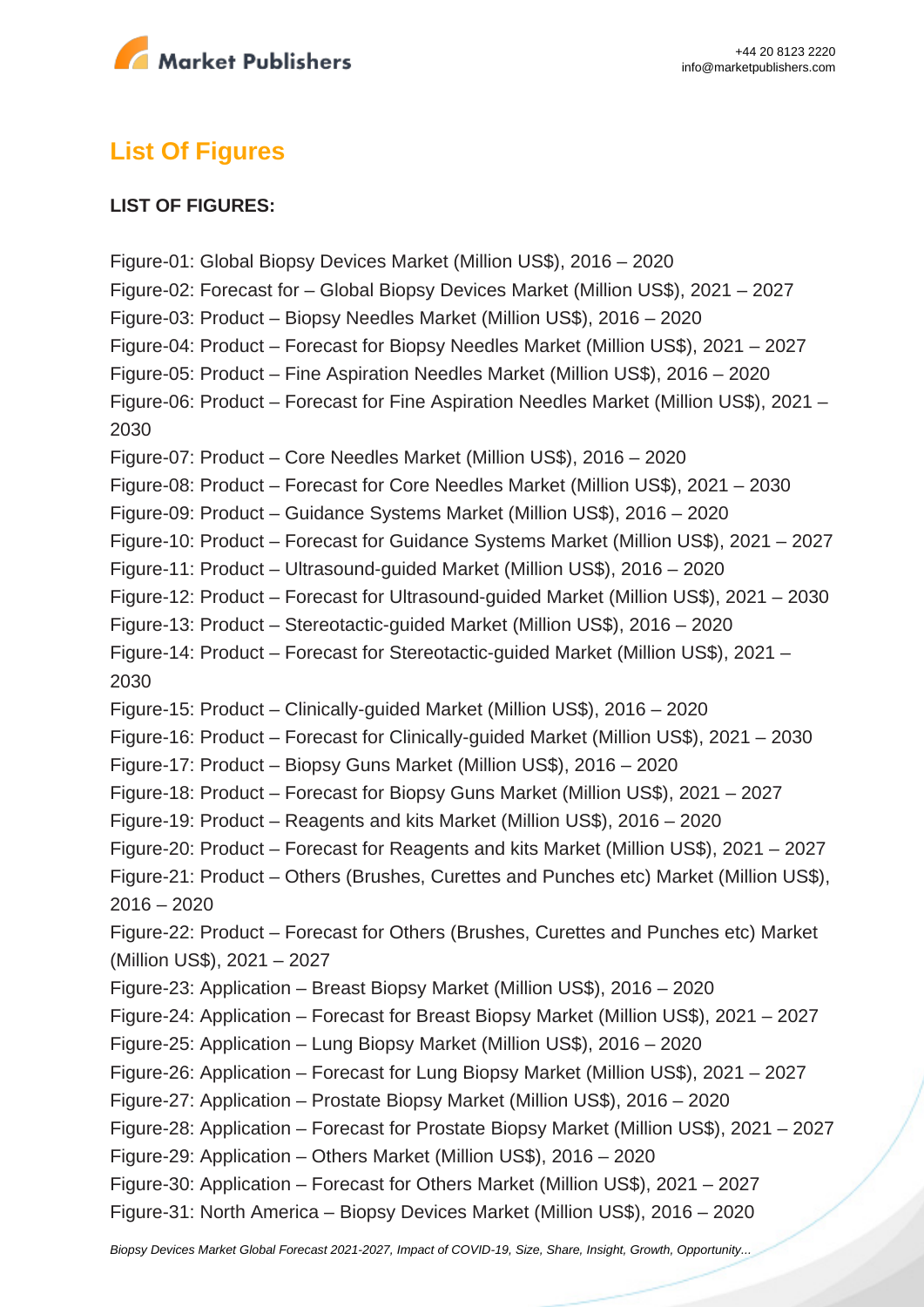

Figure-32: North America – Forecast for Biopsy Devices Market (Million US\$), 2021 – 2027 Figure-33: Europe – Biopsy Devices Market (Million US\$), 2016 – 2020 Figure-34: Europe – Forecast for Biopsy Devices Market (Million US\$), 2021 – 2027 Figure-35: Asia Pacific – Biopsy Devices Market (Million US\$), 2016 – 2020 Figure-36: Asia Pacific – Forecast for Biopsy Devices Market (Million US\$), 2021 – 2027 Figure-37: Rest of World – Biopsy Devices Market (Million US\$), 2016 – 2020 Figure-38: Rest of World – Forecast for Biopsy Devices Market (Million US\$), 2021 – 2027 Figure-39: End - Use – Diagnostic Center Market (Million US\$), 2016 – 2020 Figure-40: End - Use – Forecast for Diagnostic Center Market (Million US\$), 2021 – 2027 Figure-41: End - Use – Hospitals Market (Million US\$), 2016 – 2020 Figure-42: End - Use – Forecast for Hospitals Market (Million US\$), 2021 – 2027 Figure-43: End - Use – Others Market (Million US\$), 2016 – 2020 Figure-44: End - Use – Forecast for Others Market (Million US\$), 2021 – 2027 Figure-45: Becton, Dickinson and Company – Global Revenue (Million US\$), 2016 – 2020 Figure-46: Becton, Dickinson and Company – Forecast for Global Revenue (Million US\$), 2021 – 2027 Figure-47: B. Braun Melsungen AG – Global Revenue (Million US\$), 2016 – 2020 Figure-48: B. Braun Melsungen AG – Forecast for Global Revenue (Million US\$), 2021 – 2027 Figure-49: Cardinal Health, Inc. – Global Revenue (Million US\$), 2016 – 2020 Figure-50: Cardinal Health, Inc. – Forecast for Global Revenue (Million US\$), 2021 – 2027 Figure-51: Olympus Corporation – Global Revenue (Million US\$), 2016 – 2020 Figure-52: Olympus Corporation – Forecast for Global Revenue (Million US\$), 2021 – 2027 Figure-53: Boston Scientific Corporation – Global Revenue (Million US\$), 2016 – 2020 Figure-54: Boston Scientific Corporation – Forecast for Global Revenue (Million US\$), 2021 – 2027 Figure-55: Medtronic plc – Global Revenue (Million US\$), 2016 – 2020 Figure-56: Medtronic plc – Forecast for Global Revenue (Million US\$), 2021 – 2027 Figure-57: Nvidia Corporation – Global Revenue (Million US\$), 2016 – 2020 Figure-58: Nvidia Corporation – Forecast for Global Revenue (Million US\$), 2021 – 2027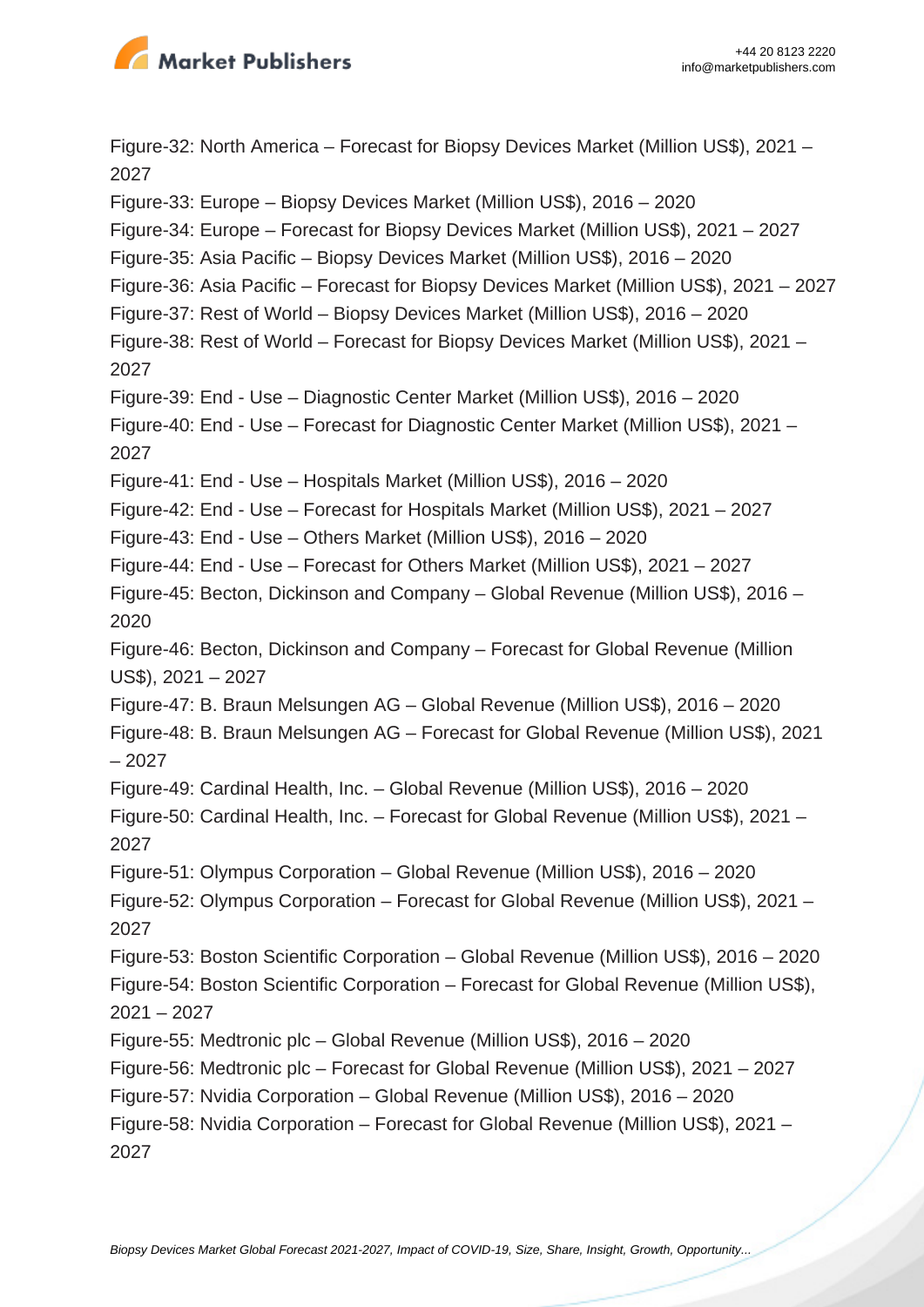

# **List Of Tables**

## **LIST OF TABLES:**

Table-01: Biopsy Devices Market Share by Product (Percent), 2016 – 2020 Table-02: Forecast for – Biopsy Devices Market Share by Product (Percent), 2021 – 2027 Table-03: Biopsy Devices Market Share by Application (Percent), 2016 – 2020 Table-04: Forecast for – Biopsy Devices Market Share by Application (Percent), 2021 – 2027 Table-05: Biopsy Devices Market Share by Region (Percent), 2016 – 2020 Table-06: Forecast for – Biopsy Devices Market Share by Region (Percent), 2021 – 2027 Table-07: Biopsy Devices Market Share by End-User (Percent), 2016 – 2020 Table-08: Forecast for – Biopsy Devices Market Share by End-User (Percent), 2021 –

2027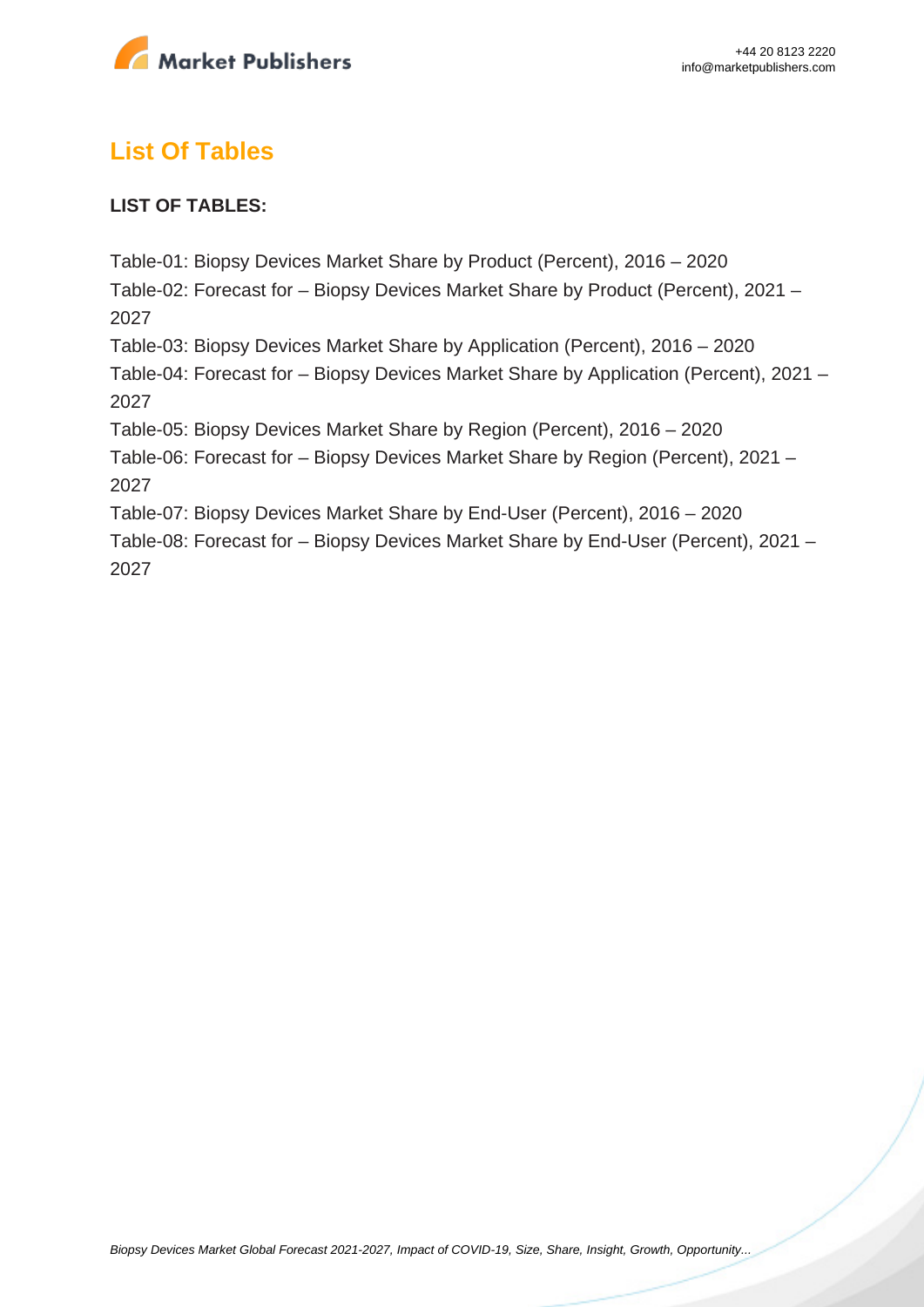

## I would like to order

Product name: Biopsy Devices Market Global Forecast 2021-2027, Impact of COVID-19, Size, Share, Insight, Growth, Opportunity Company Analysis Product link: [https://marketpublishers.com/r/B399C907CCDAEN.html](https://marketpublishers.com/report/medical_devices/other_medical_devices/biopsy-devices-market-global-forecast-2021-2027-impact-of-covid-19-size-share-insight-growth-opportunity-company-analysis.html) Price: US\$ 2,290.00 (Single User License / Electronic Delivery) If you want to order Corporate License or Hard Copy, please, contact our Customer Service: [info@marketpublishers.com](mailto:info@marketpublishers.com)

# Payment

To pay by Credit Card (Visa, MasterCard, American Express, PayPal), please, click button on product page [https://marketpublishers.com/r/B399C907CCDAEN.html](https://marketpublishers.com/report/medical_devices/other_medical_devices/biopsy-devices-market-global-forecast-2021-2027-impact-of-covid-19-size-share-insight-growth-opportunity-company-analysis.html)

To pay by Wire Transfer, please, fill in your contact details in the form below:

First name: Last name: Email: Company: Address: City: Zip code: Country: Tel: Fax: Your message:

\*\*All fields are required

Custumer signature

Please, note that by ordering from marketpublishers.com you are agreeing to our Terms & Conditions at<https://marketpublishers.com/docs/terms.html>

To place an order via fax simply print this form, fill in the information below and fax the completed form to +44 20 7900 3970